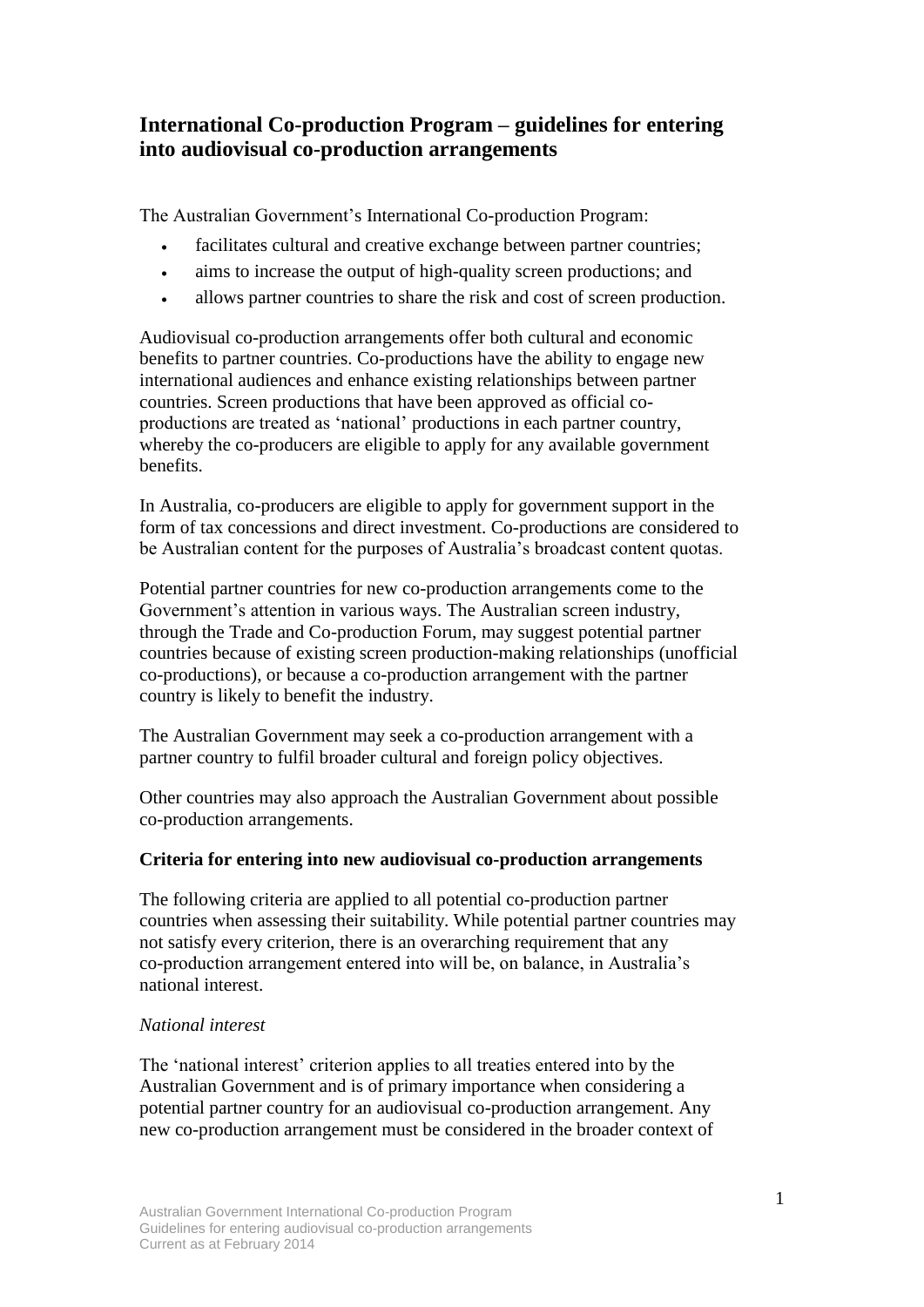the Australian Government's foreign policy and trade objectives. The national interest criterion also places importance on how much the Australian screen production industry will benefit from the new arrangement.

Any audiovisual co-production arrangement entered into by Australia must be in the national interest, bringing economic, social and cultural benefits such as:

- an increased choice of diverse screen productions for Australian consumers;
- opportunities for the Australian screen industry to make screen productions which would otherwise not have been made;
- an increase in the employment of Australians;
- an increase in international audiences for Australian screen productions;
- an interchange of production personnel between partner countries; and
- stronger diplomatic ties between the Australian Government and the partner country.

For all treaties to which Australia wishes to become a party, the treaty and an accompanying national interest analysis are to be tabled in Parliament.

The national interest analysis covers:

- the purpose of the arrangement and Australia's reason for entering into it;
- the overall benefit to Australia;
- Australia's obligations under the arrangement and any related costs;
- how the arrangement will be implemented and how it can be amended in the future if necessary; and
- provision for Australia's withdrawal from the arrangement if necessary.

It is important for these issues to be assessed early when considering a new co-production arrangement.

## *National treatment*

An official co-production arrangement should provide benefits to each co-producer that would not be available if the project was produced outside the arrangement.

Co-production projects made under any arrangement should be granted 'national' treatment in each partner country. The principle of national treatment requires that screen productions made under an official co-production arrangement should be treated as wholly Australian productions in Australia. Likewise, they will also be treated as wholly national productions of the partner country within that partner country.

Under an official co-production arrangement, co-producers should be eligible to apply for all forms of government support and subsidy available to the local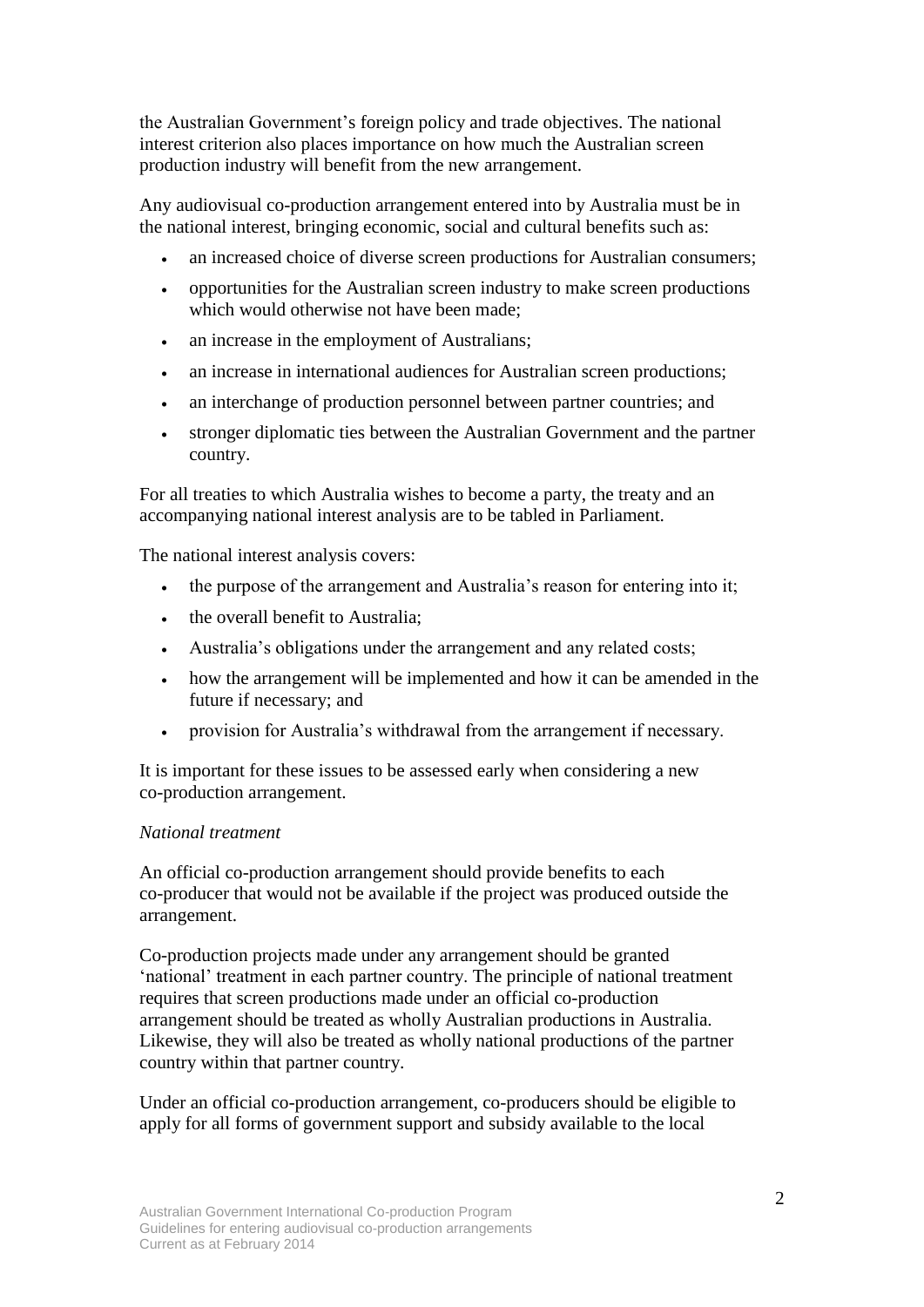screen production industry in each country, as if they were making national productions of that country. Government support in partner countries might include investment, tax concessions or treatment as local content for broadcast or theatrical release quotas.

In Australia, co-productions are eligible to apply for government support in the form of tax concessions and direct investment and they are also considered to be Australian content for the purposes of Australia's broadcast content quotas.

#### *Foreign policy*

Cultural and creative links are important in Australia's diplomatic activities and trade relationships. Potential new co-production arrangements are assessed against Australian Government foreign policy objectives, such as building existing international relations and facilitating cooperation with priority countries and world regions.

The foreign policy priorities of the potential partner country are also assessed before seeking a ministerial mandate to begin negotiations. This is to ensure that the country's government will support a co-production arrangement with Australia.

It may not be possible to begin negotiations with another country because of things that affect the relationship, like sanctions, internal disturbance in that country or other bilateral (or multilateral) relations considerations.

These factors need to be taken into account along with Australia's current foreign policy objectives when assessing whether an arrangement is feasible.

#### *Industry interest*

It is important that the screen industries in Australia and the potential partner country have a strong interest in producing screen productions together. Interest in a co-production arrangement in Australia and the potential partner country is assessed before seeking a ministerial mandate to begin negotiations.

Interest could be demonstrated by existing joint projects, or by establishing that there is significant potential for co-production projects into the future.

To assess the level of interest within Australia for a co-production arrangement with a potential partner country, the Australian Government consults with the local screen production industry, chiefly via the Australian competent authority.

Consultations may also be done through the Trade and Co-production Forum, which convenes as required to discuss screen production issues relating to the Australian Government's bilateral and multilateral arrangements.

The Trade and Co-production Forum includes representatives of the Australian Government and competent authority, as well as non-government organisations representing screen producers, writers, directors, composers, performers,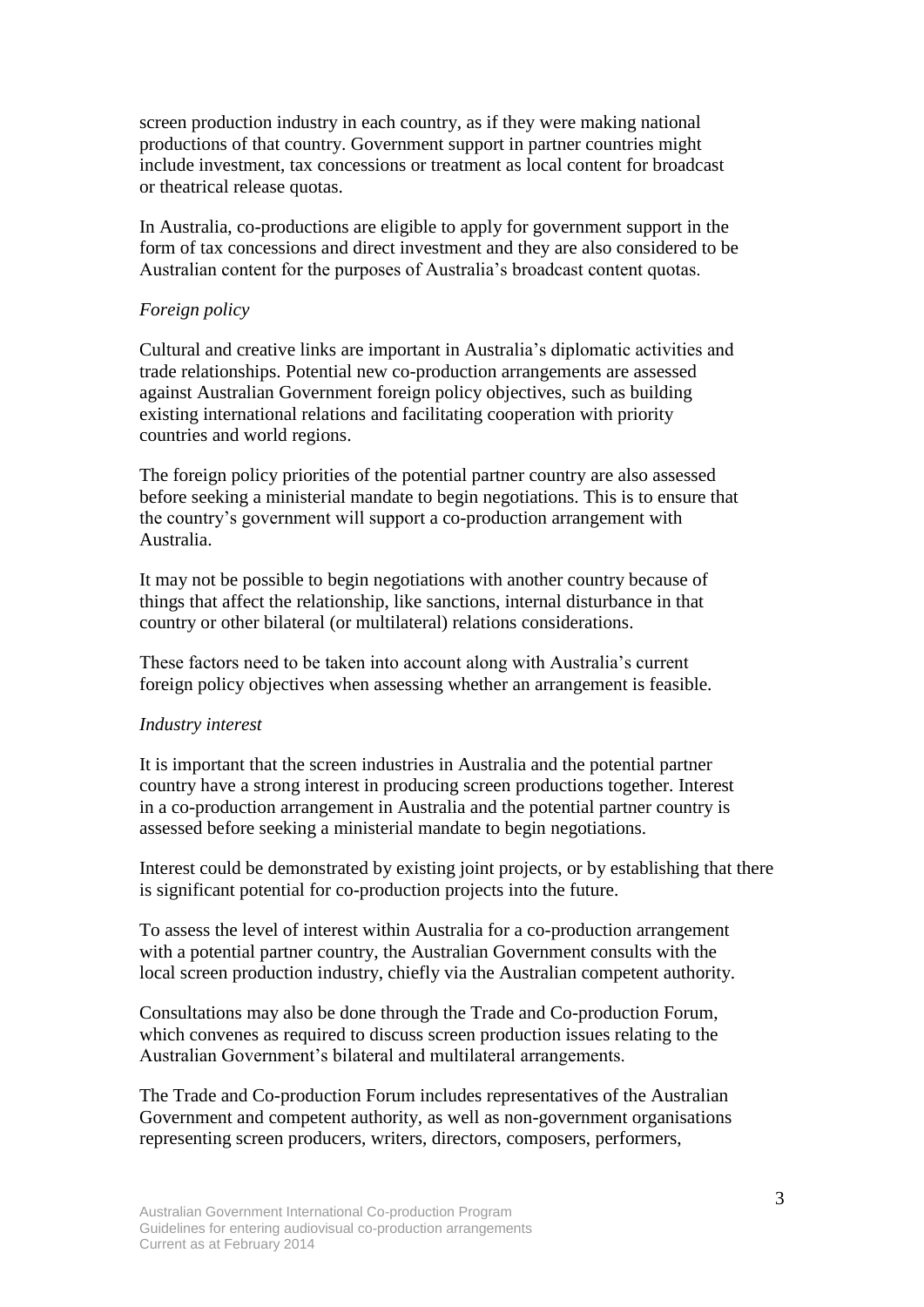distributors, film exhibitors, entertainment workers and interactive media producers.

## *Partner country's screen industry*

Measuring the size, maturity, strengths, output and international standing of the partner country's screen industry is an important way of assessing where the opportunities lie for Australian screen producers and how a co-production arrangement would be in the national interest.

One of the aims of a co-production arrangement is to make it easier for producers from Australia to work in a partner country by gaining access to government information, services and benefits available in that country. To facilitate co-production opportunities, potential partner countries should have a recognised screen production industry and a public sector entity – a competent authority – which can administer the arrangement and help co-producers to access government services and benefits.

Partner countries should be in a position to offer government support and subsidy to the local screen industry by way of (for example) tax concessions, direct investment in screen productions, and local broadcast content quotas available to 'national' productions under any new co-production arrangement.

If government support and subsidy are not available to the local screen industry in the partner country to a level that is comparable with Australia, there should be significant opportunity for Australian co-producers to access other forms of support, such as access to new markets, private investment and pre-sales to broadcasters or distributors. The potential for this kind of support will need to be demonstrated with industry examples before a mandate to commence negotiations can be sought.

It is important that any new co-production arrangement has the potential to benefit the economies, industry personnel and the production studios and laboratories of both partner countries in an equitable way.

# *Cultural exchange*

The potential for cultural exchange should also be considered when assessing potential partner countries.

Co-production arrangements should provide opportunities to expand or establish international markets for Australian screen productions and personnel.

An important consideration is whether it is likely that screen productions will have cultural resonance in both countries. Opportunities for collaboration between creative and technical personnel in partner countries should also be taken into account.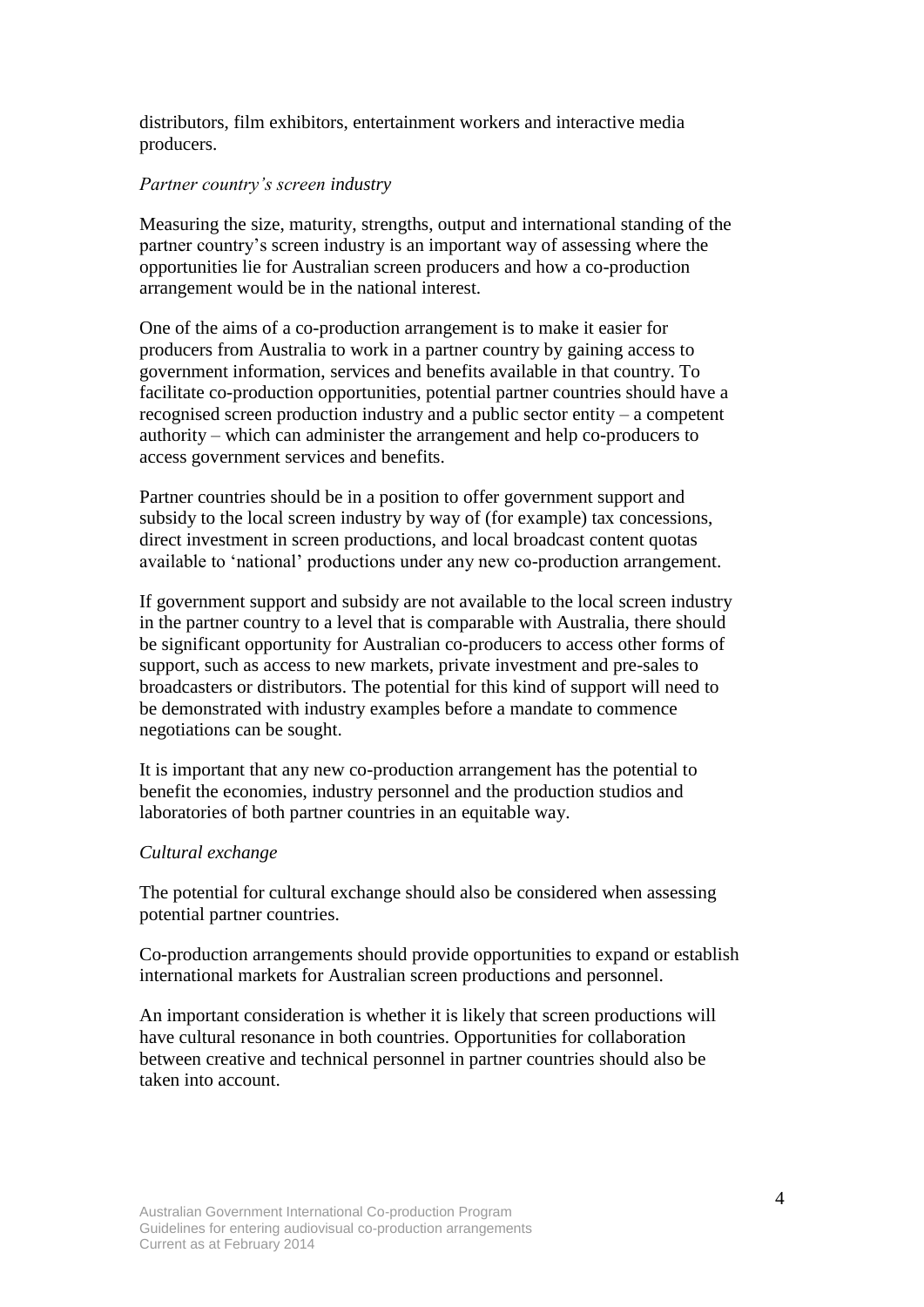## *Other considerations*

Other areas that will be considered in assessing the suitability of a potential coproduction partner country include the likelihood of reasonable balance of financial and creative contributions by partner countries over time; and the relative working conditions for production cast and crew in partner countries.

# **Types of audiovisual co-production arrangements**

## *Treaty*

The Australian Government's preferred form of ongoing co-production arrangement is a treaty. Treaties are government-to-government agreements that are binding at international law and provide surety in the flow of creative and financial benefits to Australia.

They include agreed definitions of the scope of the agreement, articles relating to the provision of benefits to partner countries, with an annex that sets out how the treaty is to be administered.

The Australian Government requires a ministerial mandate (sought by the Minister for the Arts from the Minster for Foreign Affairs) in order to begin the treaty negotiation process with a new partner country. The pursuit of a treaty must be in line with the Australian Government's foreign policy objectives and be shown to be in Australia's national interest.

Negotiation is a lengthy process, often taking up to several years. The Australian Government department with responsibility for the arts negotiates treaties in consultation with the relevant Australian screen agency, known as the 'competent authority', as well as stakeholder departments across the Australian Government.

After agreement is reached on the final text, the treaty is subject to Australia's domestic treaty approval process. The first stage of the process is to seek the approval of the Ministers for Foreign Affairs, the Attorney-General and Treasurer as well as any other ministers with portfolio interest in the matters covered by a proposed treaty. The Prime Minister must also be informed. Once agreement from relevant Ministers has been provided, approval is sought from the Federal Executive Council to sign the treaty. Once the treaty is signed, a national interest analysis (and possibly a regulation impact statement) is prepared for consideration by the relevant parliamentary committee, which recommends whether or not the Government should take binding treaty action.

The treaty only enters into force when each partner country has completed its domestic treaty approval process and has notified the other partner country of this. Australia's domestic treaty approval process can take up to nine months or more.